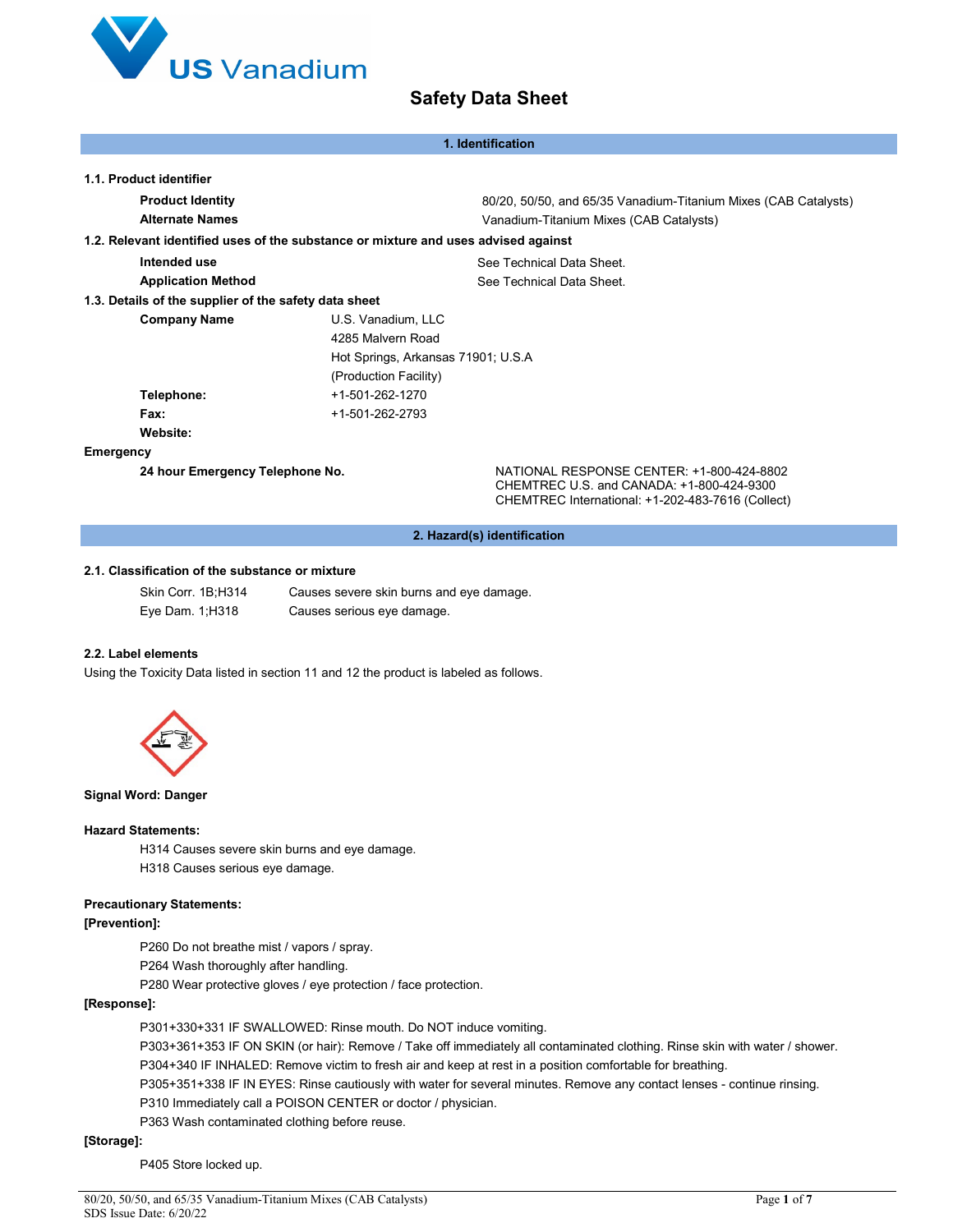

#### **[Disposal]:**

P501 Dispose of contents / container in accordance with local / national regulations.

#### **3. Composition/information on ingredients**

This product contains the following substances that present a hazard within the meaning of the relevant State and Federal Hazardous Substances regulations.

| Ingredient/Chemical Designations                    | Weight % | <b>GHS Classification</b>                     | <b>Notes</b> |
|-----------------------------------------------------|----------|-----------------------------------------------|--------------|
| Titanium tetrachloride<br>CAS Number: 0007550-45-0  | 20 - 50  | Skin Corr. 1B;H314                            |              |
| Vanadium oxytrichloride<br>CAS Number: 0007727-18-6 | 50 - 80  | Skin Corr. 1C:H314<br>Aquatic Chronic 2; H411 |              |

In accordance with paragraph (i) of §1910.1200, the specific chemical identity and/or exact percentage (concentration) of composition has been withheld as a trade secret.

[1] Substance classified with a health or environmental hazard.

[2] Substance with a workplace exposure limit.

[3] PBT-substance or vPvB-substance.

\*The full texts of the phrases are shown in Section 16.

#### **4. First aid measures**

#### **4.1. Description of first aid measures**

- General In all cases of doubt, or when symptoms persist, seek medical attention. **It is imperative that liquid be removed from skin, eyes, and mouth prior to contact with water. Dab liquid from skin using DRY cotton or paper towel. Failure to do so can result in burns caused by thermal hydrolysis when the product contacts water.**. **Inhalation** Remove to fresh air, keep patient warm and at rest. If breathing is irregular or stopped, give artificial respiration. If unconscious place in the recovery position and obtain immediate medical attention. Give nothing by mouth. **Eyes** Irrigate copiously with clean water for at least 15 minutes, holding the eyelids apart and seek medical attention. **Skin** Remove contaminated clothing. Dab liquid from skin using DRY cotton or paper toweling. Flood area with plenty of the coldest water available. See a physician if exposure symptoms develop. **Ingestion** If swallowed obtain immediate medical attention. Keep at rest. Do NOT induce vomiting. **4.2. Most important symptoms and effects, both acute and delayed**
	- **Overview Eye Contact:** Chemical and possible thermal burns with redness, swelling, corneal burns, and possible blindness. **Skin Contact:** Liquid causes chemical burns with redness, swelling, blisters, and pain. Vapors and fumes may cause chemical burns. **Inhalation:** Fumes cause chemical burns of nasal passages, throat, and respiratory tract, with coughing, chest pain, and breathing difficulty. **Ingestion:** Chemical and possible thermal burns of the mouth, throat, stomach, and intestinal tract, with injury to liver and kidneys. See section 2 for further details. **Eyes** Causes serious eye damage. **Skin** Causes severe skin burns and eye damage.

#### **5. Fire-fighting measures**

#### **5.1. Extinguishing media**

Not flammable. Use media suitable for surrounding fire.

#### **5.2. Special hazards arising from the substance or mixture**

Dense fumes of product, vanadium pentoxide, titanium dioxide, and hydrochloric acid. Product reacts exothermically with water to form hydrochloric acid, vanadium pentoxide, and titanium dioxide.

Hazardous decomposition: Violently hygroscopic, forming vanadium pentoxide, titanium dioxide, and hydrochloric acid. May generate chlorine on heating.

Do not breathe mist / vapors / spray.

#### **5.3. Advice for fire-fighters**

Impermeable acid-resistant clothing. Positive-pressure, self-contained breathing apparatus.

Cool containers immersed in fire by blanketing with cold water. Product reacts violently with water, releasing dense corrosive fumes. Avoid water contact with product unless absolutely necessary.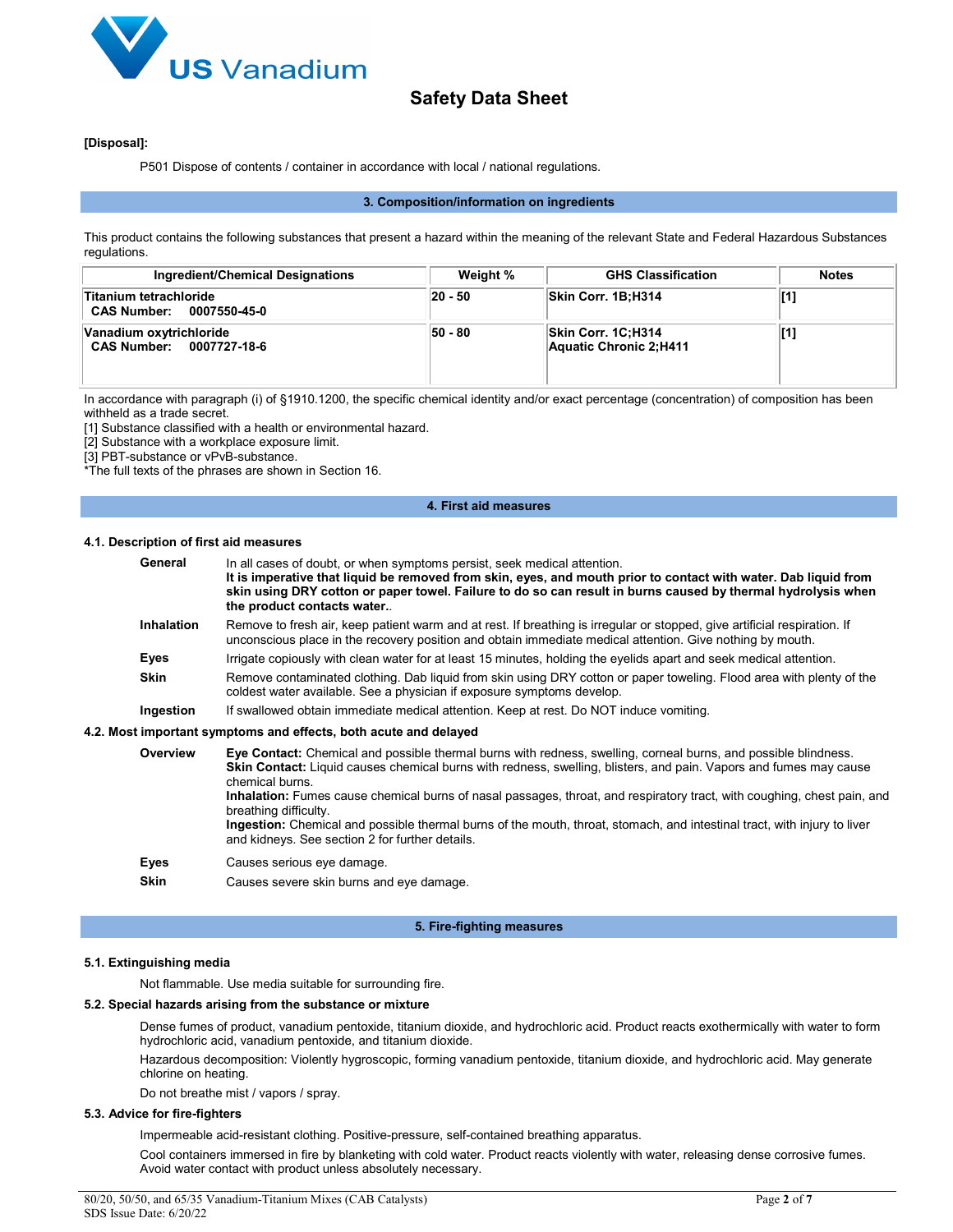

The pressure in closed-product containers exposed to fire can build to dangerous levels. Direct extinguishing media to such containers to keep them cool. Shipping container vapor space contains a fusible plug which melts between 75 and 175°C (165 and 350°F) and a pressure relief valve which opens at 11.9 bar (175 psi).

**ERG Guide No.** 154

#### **6. Accidental release measures**

#### **6.1. Personal precautions, protective equipment and emergency procedures**

Dense fumes of product, vanadium pentoxide, titanium dioxide, and hydrochloric acid. Product reacts exothermically with water to form hydrochloric acid, vanadium pentoxide, and titanium dioxide.

#### **6.2. Environmental precautions**

Do not allow spills to enter drains or waterways.

Use good personal hygiene practices. Wash hands before eating, drinking, smoking or using toilet. Promptly remove soiled clothing and wash thoroughly before reuse.

#### **6.3. Methods and material for containment and cleaning up**

Dense fumes of product, vanadium pentoxide, titanium dioxide, and hydrochloric acid. Product reacts exothermically with water to form hydrochloric acid, vanadium pentoxide, and titanium dioxide.

Evacuate the area immediately. Cleanup personnel must wear impermeable acid-resistant clothing, including positive-pressure, selfcontained breathing apparatus.

Prevent water and moisture contact. Product fumes in air from reaction with atmospheric moisture. Fumes are a mixture of vanadium pentoxide, titanium dioxide, and hydrochloric acid. Vanadium pentoxide is a U.S. EPA-listed hazardous substance with a reportable quantity of 454 kg (1000 lbs.). Titanium tetrachloride is a U.S. EPA-listed hazardous air pollutant (HAP) with a report-able quantity of 0.6 kg (1 lb.).

Minor spills can be misted with water and neutralized with soda ash. Dike large spills with clay, earth, or soda ash. Pump or absorb with dry clay and shovel up to a dry polyethylene container. Steel or aluminum may react and dissolve.

Product may be neutralized in place using foam and soda ash. Vanadium-pentoxide fume has an OSHA PEL of 0.1 mg/m3. Titanium dioxide has an OSHA PEL of 15 mg/m3. Shipping-container vapor space is fitted with a fusible plug which melts between 75 and 175°C (165 and 350°F) or a reclosing relief valve which opens at 110% of the container MAWP.

#### **7. Handling and storage**

#### **7.1. Precautions for safe handling**

Do not allow contact with moisture. Use only in a closed system. Do not open the container to the atmosphere. Use only approved materials of construction.

See section 2 for further details. - [Prevention]:

#### **7.2. Conditions for safe storage, including any incompatibilities**

Store in a closed steel container under a dry inert gas blanket. Storage area should be well ventilated. Protect containers from temperature cycling which may cause breathing.

Incompatible materials: Water, sodium, polar solvents, most plastics, aluminum.

See section 2 for further details. - [Storage]:

#### **7.3. Specific end use(s)**

No data available.

#### **8. Exposure controls and personal protection**

#### **8.1. Control parameters**

#### **Exposure**

| CAS No.      | Ingredient              | <b>Source</b> | Value                       |
|--------------|-------------------------|---------------|-----------------------------|
| 0007550-45-0 | Titanium tetrachloride  | <b>OSHA</b>   | No Established Limit        |
|              |                         | <b>ACGIH</b>  | No Established Limit        |
|              |                         | <b>NIOSH</b>  | No Established Limit        |
|              |                         | Supplier      | No Established Limit        |
| 0007727-18-6 | Vanadium oxytrichloride | <b>OSHA</b>   | No Established Limit        |
|              |                         | ACGIH         | <b>No Established Limit</b> |
|              |                         | NIOSH         | No Established Limit        |
|              |                         | Supplier      | No Established Limit        |

Not listed in OSHA 29 CFR 1910.1000, Table Z-1 (Air Contaminants) 0.05 mg/m<sup>3</sup> for  $V_2O_5$  (NIOSH TLV TWA)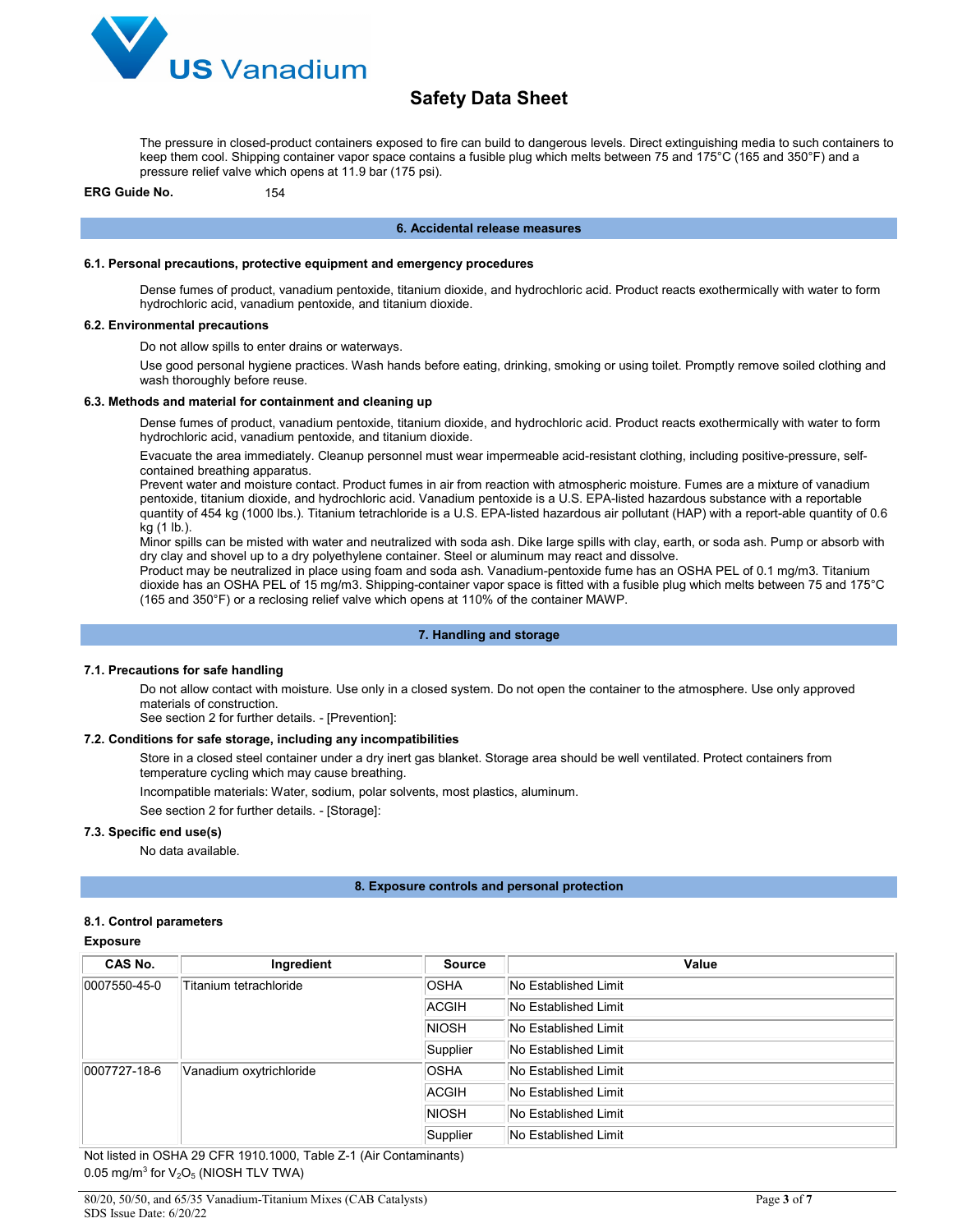

0.05 mg/m<sup>3</sup> for 15-Minute Ceiling for Vanadium (NIOSH) 0.5 mg/m<sup>3</sup> for TiCl<sub>4</sub> (8 hour TWA, Titanium Metals Corp.) 5 ppm (7 mg/m $^3$ ) Ceiling for Hydrogen Chloride) from Reaction of VOCl $_3$  with Moisture 10 mg/m<sup>3</sup> for TiO<sub>2</sub> (ACGIH TLV TWA) from Reaction of Mixture with Moisture.

## **Carcinogen Data**

| CAS No.                                | Ingredient              | <b>Source</b> | Value                                                              |  |  |
|----------------------------------------|-------------------------|---------------|--------------------------------------------------------------------|--|--|
| 0007550-45-0<br>Titanium tetrachloride |                         | <b>OSHA</b>   | Select Carcinogen: No                                              |  |  |
|                                        |                         | <b>NTP</b>    | Known: No: Suspected: No                                           |  |  |
|                                        |                         | <b>IARC</b>   | Group 1: No; Group 2a: No; Group 2b: No; Group 3: No; Group 4: No; |  |  |
| $ 0007727-18-6 $                       | Vanadium oxytrichloride | <b>OSHA</b>   | Select Carcinogen: No                                              |  |  |
|                                        |                         | <b>NTP</b>    | Known: No: Suspected: No                                           |  |  |
|                                        |                         | <b>IARC</b>   | Group 1: No; Group 2a: No; Group 2b: No; Group 3: No; Group 4: No; |  |  |

#### **8.2. Exposure controls**

| Respiratory                           | Use full-face gas mask approved by NIOSH/MSHA; self-contained breathing apparatus.                                                                                                |
|---------------------------------------|-----------------------------------------------------------------------------------------------------------------------------------------------------------------------------------|
| Eyes                                  | Use goggles, face mask, face shield; do not wear contact lenses.                                                                                                                  |
| <b>Skin</b>                           | Use chemically acid-resistant clothing and boots. Use nitrile or natural-rubber gloves.                                                                                           |
| Engineering<br><b>Controls</b>        | Ensure sufficient ventilation of the workplace. Use recommended materials of construction. Use design and<br>operational practices which exclude atmosphere and moisture contact. |
| <b>Other Work</b><br><b>Practices</b> | Use good personal hygiene practices. Wash hands before eating, drinking, smoking or using toilet. Promptly<br>remove soiled clothing and wash thoroughly before reuse.            |

See section 2 for further details. - [Prevention]:

#### **9. Physical and chemical properties**

| Appearance                                      | Pale Yellow Clear Liquid                                                                             |
|-------------------------------------------------|------------------------------------------------------------------------------------------------------|
| Odor                                            | Acrid                                                                                                |
| <b>Odor threshold</b>                           | Not determined                                                                                       |
| рH                                              | Not Measured                                                                                         |
| Melting point / freezing point                  | Not Measured                                                                                         |
| Initial boiling point and boiling range         | 128°C (261°F)                                                                                        |
| <b>Flash Point</b>                              | Not Flammable                                                                                        |
| Evaporation rate (Ether = 1)                    | Not Measured                                                                                         |
| Flammability (solid, gas)                       | Not Applicable                                                                                       |
| Upper/lower flammability or explosive limits    | Lower Explosive Limit: Not Applicable                                                                |
|                                                 | <b>Upper Explosive Limit: Not Applicable</b>                                                         |
| Vapor pressure (Pa)                             | 17.5 mm Hg $(20^{\circ}C)$                                                                           |
| <b>Vapor Density</b>                            | Not Measured                                                                                         |
| <b>Specific Gravity</b>                         | Not Measured                                                                                         |
| <b>Solubility in Water</b>                      | Violently hygroscopic; decomposes to hydrochloric acid, vanadium<br>pentoxide, and titanium dioxide. |
| Partition coefficient n-octanol/water (Log Kow) | Not Measured                                                                                         |
| <b>Auto-ignition temperature</b>                | Not Measured                                                                                         |
| <b>Decomposition temperature</b>                | Not Measured                                                                                         |
| <b>Viscosity (cSt)</b>                          | Not Measured                                                                                         |
| <b>Bulk Density</b>                             | 1.8                                                                                                  |
| <b>Oxidizing Properties</b>                     | Acts as a catalyst in certain chemical environments.                                                 |
| 9.2. Other information                          |                                                                                                      |

No other relevant information.

#### **10. Stability and reactivity**

## **10.1. Reactivity**

Hazardous Polymerization will not occur.

## **10.2. Chemical stability**

Stable under normal circumstances.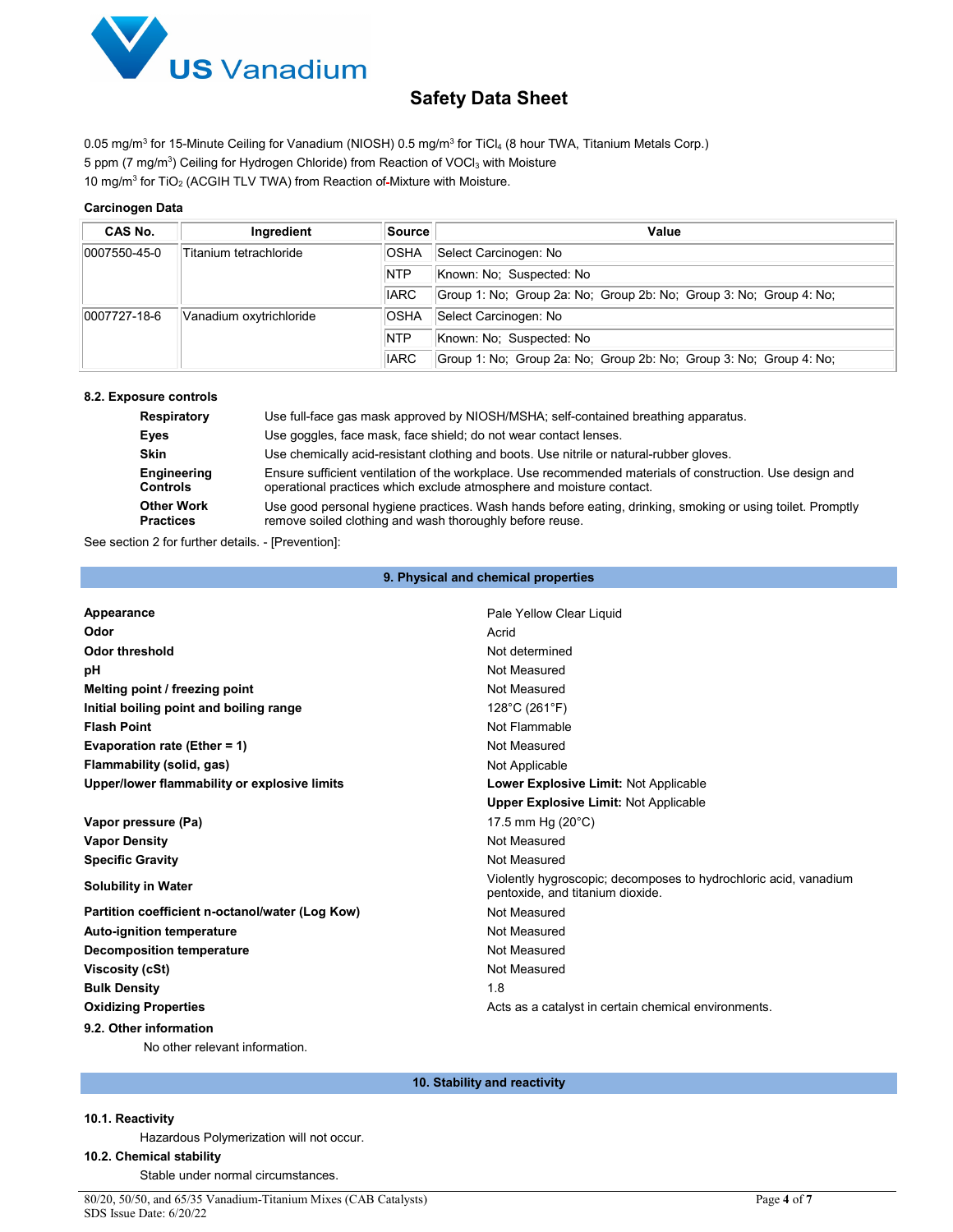

#### **10.3. Possibility of hazardous reactions**

No data available.

#### **10.4. Conditions to avoid**

Contact with water in any form.

## **10.5. Incompatible materials**

Water, sodium, polar solvents, most plastics, aluminum.

#### **10.6. Hazardous decomposition products**

Violently hygroscopic, forming vanadium pentoxide, titanium dioxide, and hydrochloric acid. May liberate chlorine on heating.

#### **11. Toxicological information**

#### **Acute toxicity**

| Ingredient                            | Oral LD50,<br>mg/kg | Skin LD50,<br>mg/kg | Inhalation<br>LC50.<br>ma/L/4hr | Inhalation<br>Dust/Mist LC50,<br>mg/L/4hr | Inhalation<br>Gas LC50,<br>ppm |
|---------------------------------------|---------------------|---------------------|---------------------------------|-------------------------------------------|--------------------------------|
| Titanium tetrachloride - (7550-45-0)  | 460 mg/kg           | 3160 mg/kg          | .46 mg/l                        | No data                                   | No data                        |
|                                       | (rat)               | (rabbit)            | (rat)                           | available                                 | available                      |
| Vanadium oxytrichloride - (7727-18-6) | 140 mg/kg           | No data             | No data                         | No data                                   | No data                        |
|                                       | (rat)               | available           | available                       | available                                 | available                      |

Note: When no route specific LD50 data is available for an acute toxin, the converted acute toxicity point estimate was used in the calculation of the product's ATE (Acute Toxicity Estimate).

| <b>Classification</b>         | Category | <b>Hazard Description</b>                |
|-------------------------------|----------|------------------------------------------|
| Acute toxicity (oral)         | ---      | Not Applicable                           |
| Acute toxicity (dermal)       | ---      | Not Applicable                           |
| Acute toxicity (inhalation)   | ---      | Not Applicable                           |
| Skin corrosion/irritation     | 1B       | Causes severe skin burns and eye damage. |
| Serious eye damage/irritation |          | Causes serious eye damage.               |
| Respiratory sensitization     | ---      | Not Applicable                           |
| Skin sensitization            | ---      | Not Applicable                           |
| Germ cell mutagenicity        | ---      | Not Applicable                           |
| Carcinogenicity               | ---      | Not Applicable                           |
| Reproductive toxicity         | ---      | Not Applicable                           |
| STOT-single exposure          | ---      | Not Applicable                           |
| STOT-repeated exposure        | ---      | Not Applicable                           |
| Aspiration hazard             |          | Not Applicable                           |

#### **12. Ecological information**

#### **12.1. Toxicity**

No additional information provided for this product. See Section 3 for chemical specific data.

Violently reacts with water forming vanadium pentoxide, titanium dixoide, and hydrochloric acid, any of which may be harmful to an aquatic environment.

### **Aquatic Ecotoxicity**

| Ingredient                            | 96 hr LC50 fish,<br>mg/l | 48 hr EC50 crustacea,<br>mg/l | ErC50 algae,<br>mg/l |
|---------------------------------------|--------------------------|-------------------------------|----------------------|
| Titanium tetrachloride - (7550-45-0)  | Not Available            | Not Available                 | Not Available        |
| Vanadium oxytrichloride - (7727-18-6) | Not Available            | Not Available                 | Not Available        |

## **12.2. Persistence and degradability**

There is no data available on the preparation itself.

## **12.3. Bioaccumulative potential**

Not Measured

## **12.4. Mobility in soil**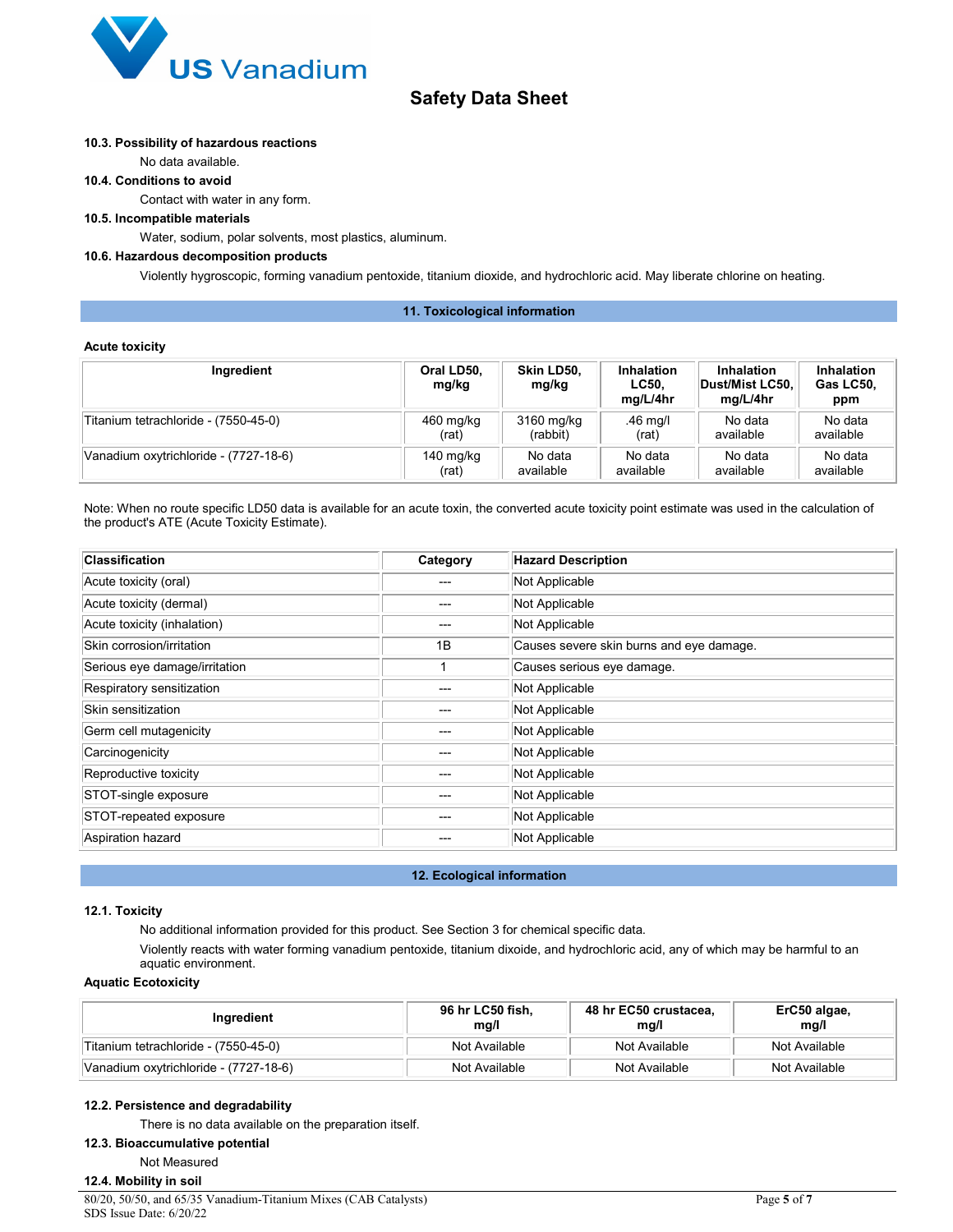

#### No data available.

## **12.5. Results of PBT and vPvB assessment**

This product contains no PBT/vPvB chemicals.

## **12.6. Other adverse effects**

No data available.

#### **13. Disposal considerations**

#### **13.1. Waste treatment methods**

Neutralize by slowly reacting with an alkaline solution, preferably lime or sodium hydroxide. Dispose of resulting solution in accordance with local regulatory guidelines

Rinse with alkaline solution, preferably sodium hydroxide. Dispose of rinsed and cleaned packaging in accordance with local regulatory guidelines.

|                                                                     |                                                                                                                                                              | 14. Transport information                                                                              |                                                                                                                                               |  |
|---------------------------------------------------------------------|--------------------------------------------------------------------------------------------------------------------------------------------------------------|--------------------------------------------------------------------------------------------------------|-----------------------------------------------------------------------------------------------------------------------------------------------|--|
|                                                                     | <b>DOT (Domestic Surface</b><br>Transportation)                                                                                                              | IMO / IMDG (Ocean Transportation) ICAO/IATA                                                            |                                                                                                                                               |  |
| 14.1. UN<br>number                                                  | <b>UN3390</b>                                                                                                                                                | UN3390                                                                                                 | <b>UN3390</b>                                                                                                                                 |  |
|                                                                     | 14.2. UN proper UN3390, Toxic by inhalation liquid,<br>shipping name corrosive, n.o.s., (Vanadium<br>Oxytrichloride, Titanium Tetrachloride),<br>6.1, I      | Toxic by inhalation liquid, corrosive,<br>n.o.s., (Vanadium Oxytrichloride,<br>Titanium Tetrachloride) | Toxic by inhalation liquid, corrosive, n.o.s.,<br>(Vanadium Oxytrichloride, Titanium<br>Tetrachloride) FORBIDDEN FOR IATA<br><b>TRANSPORT</b> |  |
| hazard<br>class(es)                                                 | 14.3. Transport DOT Hazard Class: 6.1                                                                                                                        | IMDG: 6.1<br>Sub Class: Not Applicable                                                                 | Air Class: 6.1                                                                                                                                |  |
| 14.4. Packing<br>group                                              | $\mathbf{I}$                                                                                                                                                 |                                                                                                        |                                                                                                                                               |  |
| 14.5. Environmental hazards                                         |                                                                                                                                                              |                                                                                                        |                                                                                                                                               |  |
| IMDG                                                                | Marine Pollutant: No                                                                                                                                         |                                                                                                        |                                                                                                                                               |  |
|                                                                     | 14.6. Special precautions for user                                                                                                                           |                                                                                                        |                                                                                                                                               |  |
|                                                                     | No further information                                                                                                                                       |                                                                                                        |                                                                                                                                               |  |
|                                                                     |                                                                                                                                                              |                                                                                                        |                                                                                                                                               |  |
|                                                                     |                                                                                                                                                              | 15. Regulatory information                                                                             |                                                                                                                                               |  |
| <b>Regulatory Overview</b><br>(TSCA)<br><b>WHMIS Classification</b> | Toxic Substance Control Act All components of this material are either listed or exempt from listing on the TSCA Inventory.<br>D <sub>2</sub> B <sub>E</sub> |                                                                                                        | The regulatory data in Section 15 is not intended to be all-inclusive, only selected regulations are represented.                             |  |
| <b>US EPA Tier II Hazards</b>                                       |                                                                                                                                                              | Fire: No                                                                                               |                                                                                                                                               |  |
|                                                                     |                                                                                                                                                              | <b>Sudden Release of Pressure: No</b>                                                                  |                                                                                                                                               |  |
|                                                                     |                                                                                                                                                              | Reactive: No                                                                                           |                                                                                                                                               |  |
|                                                                     |                                                                                                                                                              | Immediate (Acute): Yes                                                                                 |                                                                                                                                               |  |
|                                                                     |                                                                                                                                                              | Delayed (Chronic): No                                                                                  |                                                                                                                                               |  |
|                                                                     | EPCRA 311/312 Chemicals and RQs (lbs):                                                                                                                       |                                                                                                        |                                                                                                                                               |  |
|                                                                     | Titanium chloride<br>(1,000.00)                                                                                                                              |                                                                                                        |                                                                                                                                               |  |
|                                                                     | <b>EPCRA 302 Extremely Hazardous:</b>                                                                                                                        |                                                                                                        |                                                                                                                                               |  |
|                                                                     | Titanium chloride                                                                                                                                            |                                                                                                        |                                                                                                                                               |  |
| <b>EPCRA 313 Toxic Chemicals:</b>                                   |                                                                                                                                                              |                                                                                                        |                                                                                                                                               |  |
| Titanium chloride                                                   |                                                                                                                                                              |                                                                                                        |                                                                                                                                               |  |
|                                                                     | Vanadium oxytrichloride                                                                                                                                      |                                                                                                        |                                                                                                                                               |  |
|                                                                     | Proposition 65 - Carcinogens (>0.0%):<br>To the best of our knowledge, there are no chemicals at levels which require reporting under this statute.          |                                                                                                        |                                                                                                                                               |  |
|                                                                     | Proposition 65 - Developmental Toxins (>0.0%):<br>To the best of our knowledge, there are no chemicals at levels which require reporting under this statute. |                                                                                                        |                                                                                                                                               |  |
|                                                                     | Proposition 65 - Female Repro Toxins (>0.0%):                                                                                                                |                                                                                                        |                                                                                                                                               |  |